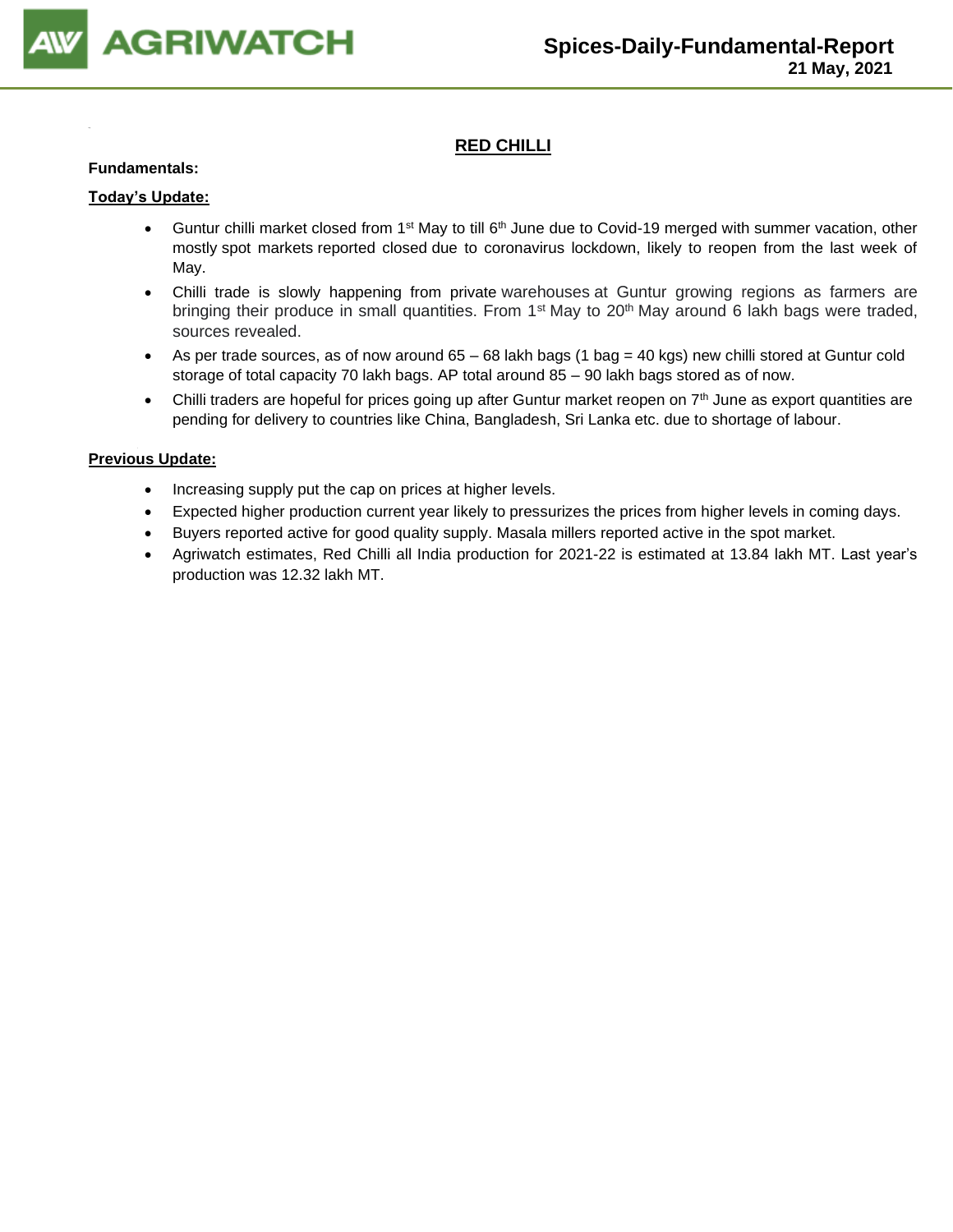

|                       |                  | Red Chilli Spot Market Prices(Loose): (Rs/Qtl) |                   |                        |                  |                  |                |
|-----------------------|------------------|------------------------------------------------|-------------------|------------------------|------------------|------------------|----------------|
|                       |                  |                                                | $20 -$            | 20-May-                | 19-May-          | 19-May-          |                |
| <b>State</b>          | <b>Centre</b>    | Grade                                          | May-21            | 21                     | 21               | 21               | Change         |
|                       |                  |                                                | Low               | High                   | Low              | High             |                |
|                       |                  | <b>NCDEX Quality</b><br><b>LCA 334</b>         | <b>NA</b>         | <b>NA</b><br><b>NA</b> | Closed           | Closed<br>Closed |                |
|                       |                  |                                                | <b>NA</b>         |                        | Closed           |                  |                |
|                       |                  | Teja                                           | 13000             | 14000                  | Closed           | Closed           |                |
|                       | <b>Guntur</b>    | No. 273                                        | <b>NA</b>         | <b>NA</b>              | Closed           | Closed           | $\blacksquare$ |
| <b>Andhra Pradesh</b> | <b>Benchmark</b> | No. 5                                          | <b>NA</b>         | <b>NA</b>              | Closed           | Closed           |                |
|                       | market           | Fatki                                          | 5000<br><b>NA</b> | 6500<br><b>NA</b>      | Closed<br>Closed | Closed<br>Closed |                |
|                       |                  | Byadgi<br><b>US 341</b>                        | <b>NA</b>         | <b>NA</b>              | Closed           | Closed           |                |
|                       |                  | Denvor Delux                                   | 8000              | 10000                  | Closed           | Closed           |                |
|                       |                  | Indam <sub>5</sub>                             | <b>NA</b>         | <b>NA</b>              | Closed           | Closed           |                |
|                       |                  | Teja                                           | Closed            | Closed                 | Closed           | Closed           |                |
|                       |                  | Wonder Hot                                     | Closed            | Closed                 | Closed           | Closed           |                |
|                       |                  | 341                                            | Closed            | Closed                 | Closed           | Closed           |                |
|                       | Warangal         | Denvor Delux                                   | Closed            | Closed                 | Closed           | Closed           |                |
| Telangana             |                  | Paprika                                        | Closed            | Closed                 | Closed           | Closed           |                |
|                       |                  | Fatki                                          | Closed            | Closed                 | Closed           | Closed           |                |
|                       |                  | Teja (Cold storage)                            | Closed            | Closed                 | Closed           | Closed           |                |
|                       | Khammam          | Teja (Non cold storage)                        | Closed            | Closed                 | Closed           | Closed           |                |
|                       |                  | No. 12                                         | Closed            | Closed                 | Closed           | Closed           |                |
|                       |                  | <b>Indu 2070</b>                               | Closed            | Closed                 | Closed           | Closed           | $\blacksquare$ |
| <b>Madhya Pradesh</b> | <b>Bedia</b>     | Fatki                                          | Closed            | Closed                 | Closed           | Closed           |                |
|                       |                  | Jhankar                                        | Closed            | Closed                 | Closed           | Closed           | $\blacksquare$ |
|                       |                  | Ganesh                                         | Closed            | Closed                 | Closed           | Closed           |                |
|                       |                  | Teja(Khamam)                                   | Closed            | Closed                 | Closed           | Closed           |                |
|                       |                  | M.P. MacoTeja                                  | Closed            | Closed                 | Closed           | Closed           |                |
|                       | <b>New Delhi</b> | Pala 12                                        | Closed            | Closed                 | Closed           | Closed           |                |
| <b>Delhi</b>          |                  | <b>LCA 334</b>                                 | Closed            | Closed                 | Closed           | Closed           | -              |
|                       |                  | Fatki                                          | Closed            | Closed                 | Closed           | Closed           | $\blacksquare$ |
|                       |                  | Packing                                        | Closed            | Closed                 | Closed           | Closed           |                |
|                       |                  | Dabbi                                          | <b>NA</b>         | <b>NA</b>              | <b>NA</b>        | NA               |                |
|                       |                  | Guntur                                         | <b>NA</b>         | <b>NA</b>              | <b>NA</b>        | <b>NA</b>        | $\blacksquare$ |
|                       |                  | Kaddi                                          | <b>NA</b>         | <b>NA</b>              | <b>NA</b>        | <b>NA</b>        | $\blacksquare$ |
|                       |                  | Dabbi Dlx Local                                | <b>NA</b>         | <b>NA</b>              | <b>NA</b>        | <b>NA</b>        | $\blacksquare$ |
|                       |                  | Dabbi Medium Best (Local)                      | <b>NA</b>         | <b>NA</b>              | <b>NA</b>        | <b>NA</b>        | $\blacksquare$ |
|                       |                  | Dabbi Best (Bellary)                           | <b>NA</b>         | <b>NA</b>              | <b>NA</b>        | <b>NA</b>        |                |
|                       |                  | <b>KDL Deluxe (Local)</b>                      | <b>NA</b>         | NA                     | <b>NA</b>        | <b>NA</b>        |                |
|                       |                  | <b>KDL Deluxe (Bellary)</b>                    | <b>NA</b>         | <b>NA</b>              | <b>NA</b>        | <b>NA</b>        |                |
| Karnataka             | <b>Byadgi</b>    | <b>KDL Best(Local)</b>                         | <b>NA</b>         | <b>NA</b>              | <b>NA</b>        | <b>NA</b>        |                |
|                       |                  | <b>KDL Best(Bellary)</b>                       | <b>NA</b>         | <b>NA</b>              | <b>NA</b>        | <b>NA</b>        | $\blacksquare$ |
|                       |                  | <b>KDL Medium</b>                              | <b>NA</b>         | <b>NA</b>              | <b>NA</b>        | <b>NA</b>        | $\blacksquare$ |
|                       |                  | Denvor Deluxe                                  | <b>NA</b>         | <b>NA</b>              | <b>NA</b>        | <b>NA</b>        | $\blacksquare$ |
|                       |                  | 2043                                           | <b>NA</b>         | <b>NA</b>              | <b>NA</b>        | <b>NA</b>        |                |
|                       |                  | 5531                                           | <b>NA</b>         | <b>NA</b>              | <b>NA</b>        | <b>NA</b>        |                |
|                       |                  | C <sub>5</sub>                                 | <b>NA</b>         | <b>NA</b>              | <b>NA</b>        | <b>NA</b>        |                |
|                       |                  | <b>KDL Fatki</b>                               | <b>NA</b>         | <b>NA</b>              | <b>NA</b>        | <b>NA</b>        | $\blacksquare$ |
|                       |                  | Seed Fatki                                     | <b>NA</b>         | NA                     | <b>NA</b>        | <b>NA</b>        |                |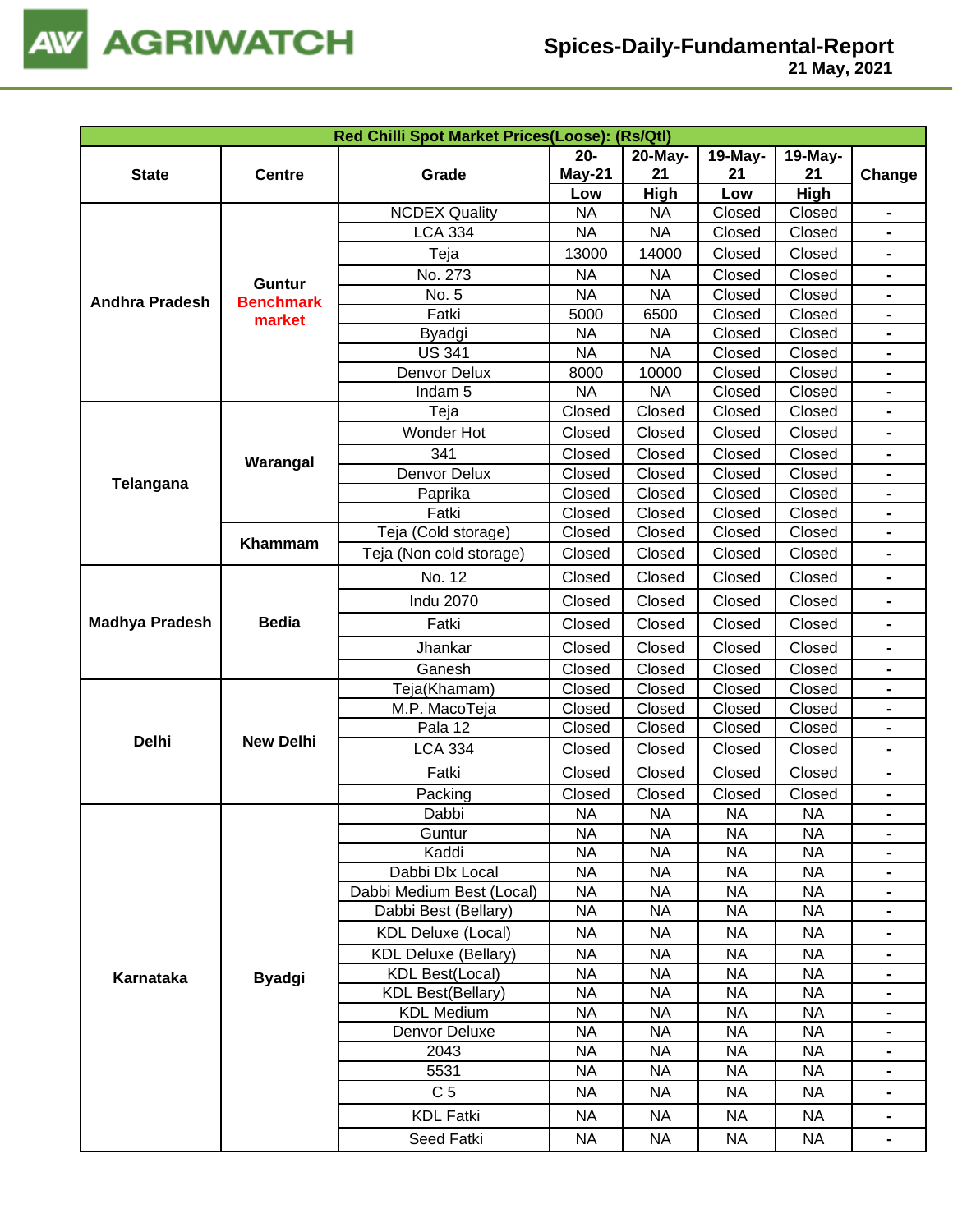

| Arrivals & Off-take in bags (1 bag = 45 Kg), (1 bag = $38Kgs$ )* |                |                               |           |           |        |  |  |  |
|------------------------------------------------------------------|----------------|-------------------------------|-----------|-----------|--------|--|--|--|
| <b>State</b>                                                     | <b>Centre</b>  | <b>Parameter</b>              | 20-May-21 | 19-May-21 | Change |  |  |  |
| Andhra Pradesh                                                   | Guntur         | Arrivals                      | 25000     | Closed    |        |  |  |  |
|                                                                  |                | Off-take                      | 25000     | Closed    |        |  |  |  |
|                                                                  | Warangal       | Arrivals                      | Closed    | Closed    |        |  |  |  |
| Telangana                                                        | <b>Khammam</b> | Arrivals (Cold storage) *     | Closed    | Closed    |        |  |  |  |
|                                                                  |                | Arrivals (Non cold storage) * | Closed    | Closed    |        |  |  |  |
| Karnataka                                                        | <b>Byadgi</b>  | Arrivals                      | <b>NA</b> | ΝA        |        |  |  |  |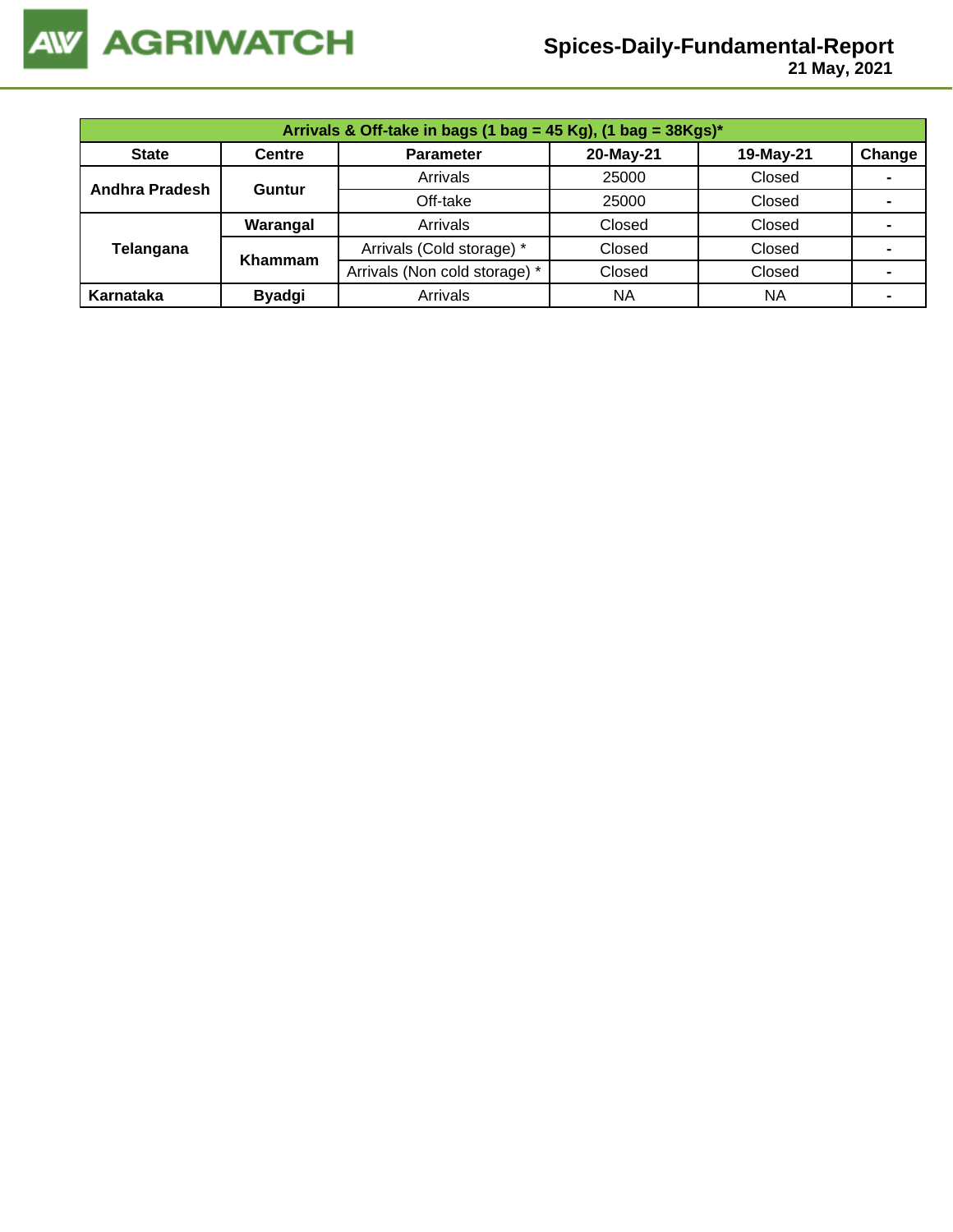

## **TURMERIC**

#### **Fundamentals: Today's Update:**

- Steady sentiment witnessed in the Turmeric Nanded spot market on Thursday . Most spot markets reported closed due to coronavirus lockdown, likely to reopen from last week of May.
- Turmeric sowing in Maharashtra likely to start from last week of May.

- Expected lower production current year supported the prices in the spot market from lower levels.
- For the 2021-22 marketing period, Agriwatch expected 0.62 lakh MT ending stocks (with increasing exports and domestic consumption), which is lower than 0.98 lakh MT from last year, likely to support prices from the current level.
- Good domestic demand along with upcountry demand supported the prices.
- Agriwatch estimates, Turmeric all India production for 2021-22 is estimated at 4.46 lakh MT. Last year's production was 4.53 lakh MT.

|                       |                         | <b>Turmeric Spot Market Prices (Loose): (Rs/Qtl)</b> |           |           |                |
|-----------------------|-------------------------|------------------------------------------------------|-----------|-----------|----------------|
| <b>State</b>          | <b>Centre</b>           | Grade<br>20-May-21<br>19-May-21                      |           |           |                |
|                       |                         | Nizam quality                                        | Closed    | Closed    |                |
|                       | <b>Nizamabad</b>        | Double polish finger                                 | Closed    | Closed    | $\blacksquare$ |
| Telangana             | <b>Benchmark market</b> | Gattah (unpolished)                                  | Closed    | Closed    | $\blacksquare$ |
|                       |                         | Gattah (double polished)                             | Closed    | Closed    |                |
|                       | Warangal                | Finger                                               | Closed    | Closed    |                |
|                       |                         | Round                                                | Closed    | Closed    |                |
|                       |                         | Finger                                               | Closed    | Closed    |                |
|                       | <b>Erode</b>            | Gattah                                               | Closed    | Closed    |                |
|                       |                         | Sellem                                               | Closed    | Closed    |                |
| <b>Tamil Nadu</b>     | <b>Coimbatore</b>       | <b>Bulb</b>                                          | <b>NA</b> | 8200      |                |
|                       |                         | Finger                                               | <b>NA</b> | 8800      |                |
|                       | <b>Salem</b>            | <b>Bulb</b>                                          | <b>NA</b> | <b>NA</b> | $\blacksquare$ |
|                       |                         | Finger                                               | <b>NA</b> | 7060      | $\blacksquare$ |
|                       |                         | <b>Bulb</b>                                          | 6350      | Closed    | $\blacksquare$ |
|                       |                         | <b>Bilty</b>                                         | 6922      | Closed    | $\blacksquare$ |
| <b>Andhra Pradesh</b> | <b>Duggirala</b>        | Finger                                               | 6400      | Closed    |                |
|                       |                         | Bilty                                                | 6976      | Closed    |                |
|                       |                         | Rajpuri/Salem Finger                                 | <b>NA</b> | Closed    |                |
|                       | Sangli                  | Rajpuri Medium                                       | <b>NA</b> | Closed    | $\blacksquare$ |
|                       |                         | DesiKadappa                                          | <b>NA</b> | Closed    |                |
|                       |                         | Salem Powder                                         | Closed    | Closed    |                |
|                       |                         | Mini Salem                                           | Closed    | Closed    |                |
| <b>Maharashtra</b>    | <b>Basmat</b>           | Super Salem                                          | Closed    | Closed    | $\blacksquare$ |
|                       |                         | <b>Gattah Powder</b>                                 | Closed    | Closed    |                |
|                       |                         | <b>Gattah Premium</b>                                | Closed    | Closed    |                |
|                       |                         | <b>Turmeric Finger Polished</b>                      | 8000      | 8000      | <b>Unch</b>    |
|                       | <b>Nanded</b>           | <b>Turmeric Bulb Polished</b>                        | 7200      | 7200      | <b>Unch</b>    |
|                       |                         | <b>Turmeric Mix</b>                                  | 7400      | 7400      | <b>Unch</b>    |
|                       |                         | Gattah                                               | Closed    | Closed    | $\blacksquare$ |
|                       |                         | Mini Salem                                           | Closed    | Closed    | $\blacksquare$ |
| <b>Delhi</b>          | <b>Delhi</b>            | <b>Finger Single Polished</b>                        | Closed    | Closed    |                |
|                       |                         | <b>Finger Double Polished</b>                        | Closed    | Closed    | $\blacksquare$ |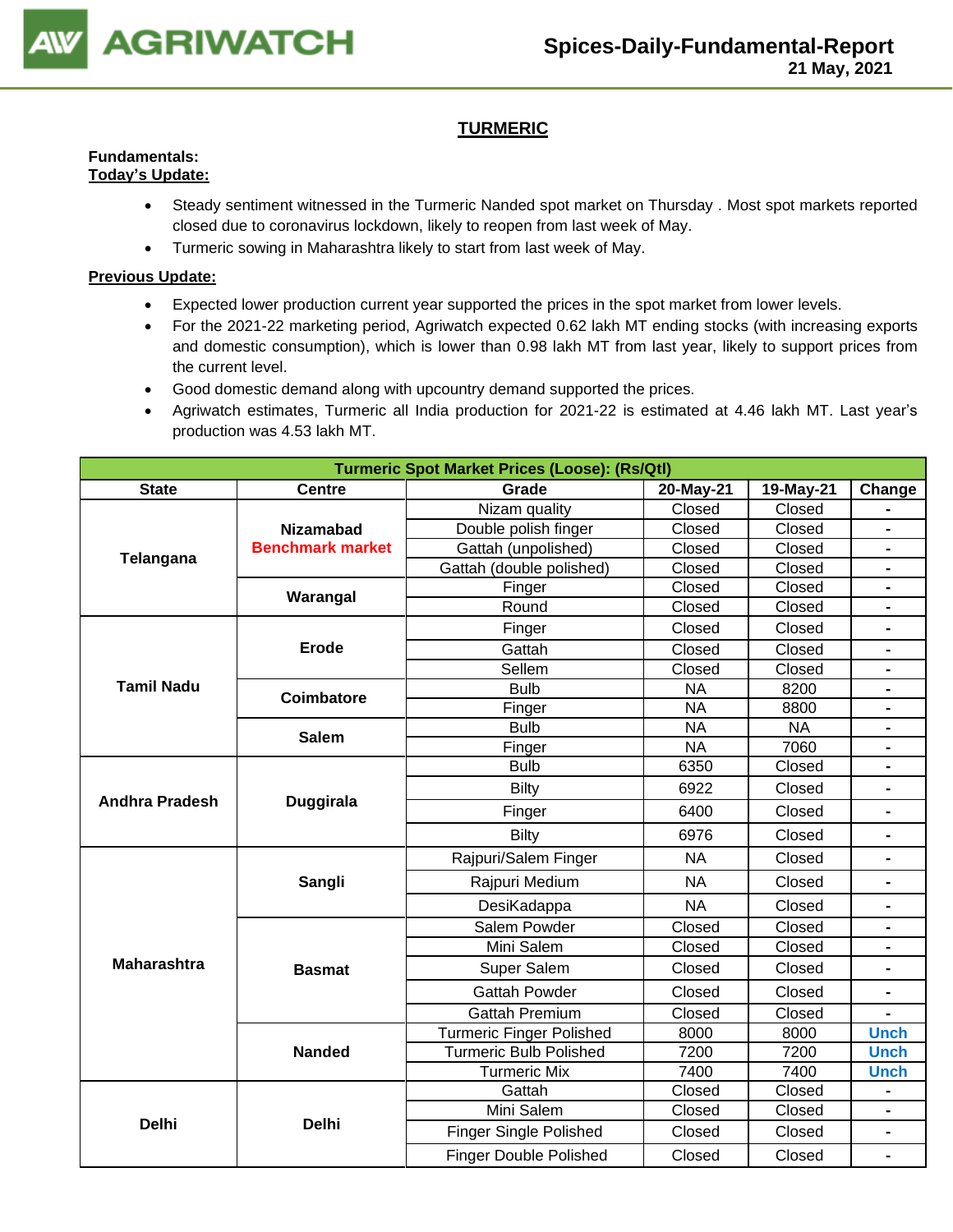

 **21 May, 2021**

| <b>State</b>          |                  | Arrival & Off-take in bags $*(1 \text{ bag} = 75 \text{ Kg}), \#(1 \text{ bag} = 60 \text{ Kg})$ |           |           |                      |
|-----------------------|------------------|--------------------------------------------------------------------------------------------------|-----------|-----------|----------------------|
|                       | <b>Centre</b>    | <b>Parameter</b>                                                                                 | 20-May-21 | 19-May-21 | Change               |
|                       | <b>Nizamabad</b> | <b>Arrival</b>                                                                                   | Closed    | Closed    |                      |
| Telangana             |                  | Off-take                                                                                         | Closed    | Closed    |                      |
|                       | Warangal         | <b>Arrival</b>                                                                                   | Closed    | Closed    |                      |
| <b>Tamil Nadu</b>     | Erode            | <b>Arrival</b>                                                                                   | Closed    | Closed    |                      |
|                       |                  | Off-take                                                                                         | Closed    | Closed    |                      |
|                       | Coimbatore       | <b>Arrival</b>                                                                                   | NA.       | 7         |                      |
|                       | <b>Salem</b>     | Arrival*                                                                                         | NA.       | <b>NA</b> | $\blacksquare$       |
| <b>Andhra Pradesh</b> | <b>Duggirala</b> | Arrival*                                                                                         | NA.       | Closed    | -                    |
|                       | Sangli           | Arrival#                                                                                         | NA.       | Closed    |                      |
| <b>Maharashtra</b>    | <b>Basmat</b>    | Arrival*                                                                                         | Closed    | Closed    |                      |
|                       | <b>Nanded</b>    | <b>Arrival</b>                                                                                   | 5000      | 5000      | <b>Unch</b>          |
|                       |                  |                                                                                                  |           |           | <b>Arrival * Qtl</b> |

## **NCDEX-FUTURES MARKET**

| <b>Turmeric</b> |       |      |      |      |       |               |             |        |           |
|-----------------|-------|------|------|------|-------|---------------|-------------|--------|-----------|
| <b>Contract</b> | +/-\$ | Open | High | Low  | Close | <b>Volume</b> | Vol. Change | ΟI     | OI Change |
| $May-21$        | 308   | 7708 | 8016 | 8016 | 8016  |               |             | 60     | -125      |
| <b>Jun-21</b>   | 106   | 8170 | 8374 | 8102 | 8244  | 3,550         | $-315$      | 11.170 | 300       |
| July-21         | 108   | 8234 | 8498 | 8234 | 8334  | 365           | 260         | 355    | 230       |

| <b>Spread</b> | $Mav-21$                 | <b>Jun-21</b>            | July-21                  |
|---------------|--------------------------|--------------------------|--------------------------|
| <b>Basis</b>  | $\overline{\phantom{a}}$ | $\overline{\phantom{a}}$ | $\overline{\phantom{a}}$ |
| May-21        | $\overline{\phantom{a}}$ | 228                      |                          |
| <b>Jun-21</b> | $\overline{\phantom{a}}$ |                          | 90                       |

NB: Spot prices used for spread calculation is the basis Nizamabad for Nizam grade. Basis = Spot prices– Near month futures.

#### **NCDEX- STOCK POSITION**

| <b>Stocks</b>                                                                                                                                                                                                                                                                                                                                                                                                                                              | <b>Demat</b> | <b>In-Process</b> | <b>Total</b> |
|------------------------------------------------------------------------------------------------------------------------------------------------------------------------------------------------------------------------------------------------------------------------------------------------------------------------------------------------------------------------------------------------------------------------------------------------------------|--------------|-------------------|--------------|
|                                                                                                                                                                                                                                                                                                                                                                                                                                                            | 19.05.2021   | 19.05.2021        | 19.05.2021   |
| Sangli                                                                                                                                                                                                                                                                                                                                                                                                                                                     | 2191         |                   | 2191         |
| <b>Erode</b>                                                                                                                                                                                                                                                                                                                                                                                                                                               | $- -$        | $- -$             | $- -$        |
| <b>Nizamabad</b>                                                                                                                                                                                                                                                                                                                                                                                                                                           | 1090         |                   | 1090         |
| Warangal                                                                                                                                                                                                                                                                                                                                                                                                                                                   | $- -$        | $- -$             | $- -$        |
| $\mathbf{r} = \mathbf{r} \cdot \mathbf{r} = \mathbf{r} \cdot \mathbf{r} = \mathbf{r} \cdot \mathbf{r} = \mathbf{r} \cdot \mathbf{r} = \mathbf{r} \cdot \mathbf{r} = \mathbf{r} \cdot \mathbf{r} = \mathbf{r} \cdot \mathbf{r} = \mathbf{r} \cdot \mathbf{r} = \mathbf{r} \cdot \mathbf{r} = \mathbf{r} \cdot \mathbf{r} = \mathbf{r} \cdot \mathbf{r} = \mathbf{r} \cdot \mathbf{r} = \mathbf{r} \cdot \mathbf{r} = \mathbf{r} \cdot \mathbf{r} = \mathbf$ |              |                   |              |

(**Quantity in MT)**

#### **NCDEX Turmeric EED Wise Stock Position (Qty in MT) on 17th May, 2021**

| <b>EED</b>   | Sangli (Desi<br>Cuddapah) | <b>Sangli</b><br>(Rajapore) | <b>Nizamabad</b> | <b>Nizamabad</b><br>(Farmer Polished) | <b>Basmat</b><br>(Salem) | <b>Total</b> |
|--------------|---------------------------|-----------------------------|------------------|---------------------------------------|--------------------------|--------------|
| 10-Aug-21    | $\overline{\phantom{a}}$  | 732                         | 120              | $\overline{\phantom{a}}$              | $- -$                    | 852          |
| $10-Sep-21$  | $\sim$ $\sim$             | 317                         | 780              | $\sim$ $\sim$                         | $\sim$ $\sim$            | 1097         |
| 10-0ct-21    | $\overline{\phantom{a}}$  | 238                         | 140              | $\overline{\phantom{a}}$              | $- -$                    | 378          |
| $10$ -Nov-21 | $- -$                     | 903                         |                  | $\sim$ $\sim$                         | $\sim$ $\sim$            | 903          |
| Total        | $\overline{\phantom{a}}$  | 2190                        | 1040             | $\sim$                                | $\sim$                   | 3230         |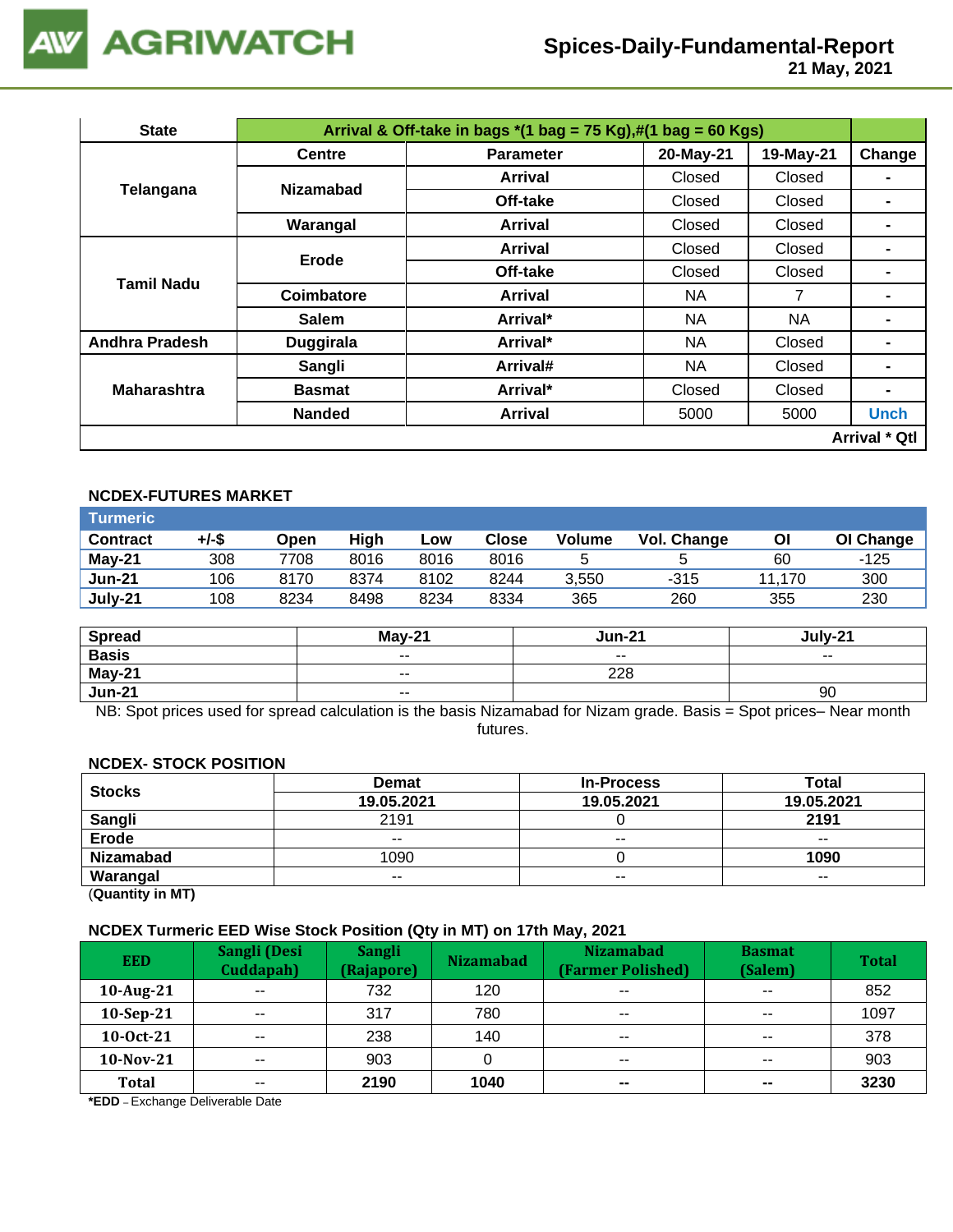

## **BLACK PEPPER**

## **Fundamentals:**

## **Today's Update:**

- Firm sentiment witnessed in the Black pepper market on Thursday .
- As of 20th May, new pepper 500 G/L traded at Rs.36,700/-qtl, Rs.400 up from the previous day.
- *Pepper planters were holding back their produce an expectations of higher prices in coming days.*
- Agriwatch estimate, pepper production in the current year (2021) 65,000 tons which will be higher than last year (2020) 60,000 tons.
- According to VPA, today's pepper price in the domestic market traded at 63,500 68,000 VND/kg in local. Specifically, today's pepper price in Gia Lai, Dong Nai is the lowest in the market at 63,500 VND/kg. Pepper price today in Dak Nong and Dak Lak provinces (66,000 VND/kg); Binh Phuoc (67,000 VND/kg) and Ba Ria - Vung Tau at the highest level is 68,000 VND/kg.
- According to International Pepper Organization (IPC), in 2021, global pepper production is expected to reach 555 thousand tons, down 21 thousand tons compared to 2020 (576 thousand tons).
- Global pepper exports in 2020 recorded a slight increase of 2% at 481 thousand tons. The top three exporters are Vietnam, Brazil and Indonesia with a total market share of 89%.

- Currently, Vietnam has completed the harvest of the new pepper season. Pepper output in this crop is estimated at about 180,000 tons, down 25-30% from the previous year. Although the official number has not been announced.
- According to the General Department of Customs, the total pepper export volume in April of Vietnam is at least 34,000 tons and in the first 4 months of 2021, it is about 95,000 tons (in the first 4 months of 2020, it is 116,764 tons).
- World demand is currently about 510,000 tons per year. On average, the demand for pepper each year increases by only 2-3%, while the global pepper output increases by 8-10%.

|              | <b>Black Pepper Spot Market Prices (Loose): (Rs/Qtl)</b> |                   |                                        |           |                |  |  |  |
|--------------|----------------------------------------------------------|-------------------|----------------------------------------|-----------|----------------|--|--|--|
| <b>State</b> | <b>Centre</b>                                            | Grade             | 20-May-21                              | 19-May-21 | Change         |  |  |  |
| Kerala       | Kochi                                                    | Ungarbled         | 37700                                  | 37300     | 400            |  |  |  |
|              | <b>Benchmark market</b>                                  | Garbled           | 39700                                  | 39300     | 400            |  |  |  |
| Karnataka    | Chikkamagaluru                                           | Ungarbled         | Closed                                 | Closed    | $\blacksquare$ |  |  |  |
| <b>Delhi</b> | <b>New Delhi</b>                                         | <b>Unpolished</b> | 41500                                  | Closed    | ٠              |  |  |  |
|              |                                                          | 550 GL            | 43000                                  | Closed    | ۰              |  |  |  |
|              |                                                          |                   | <b>Arrivals &amp; Off-take in Tons</b> |           |                |  |  |  |
| <b>State</b> | <b>Centre</b>                                            | <b>Parameter</b>  | 20-May-21                              | 19-May-21 | Change         |  |  |  |
| Kerala       | Kochi                                                    | Arrivals          | NA                                     | ΝA        | ۰              |  |  |  |
|              |                                                          | Off-take          | ΝA                                     | NA        |                |  |  |  |

| <b>Black Pepper FOB Prices (USD/MT)</b> |                                  |                          |                                           |                                            |                                        |                              |  |  |  |
|-----------------------------------------|----------------------------------|--------------------------|-------------------------------------------|--------------------------------------------|----------------------------------------|------------------------------|--|--|--|
| Date                                    | <b>Brazil</b><br><b>ASTA 570</b> | ex Kochi<br>(India) ASTA | Lampung<br>(Indonesia)<br><b>ASTA 570</b> | Kuching (Sarawak,<br><b>Malaysia) ASTA</b> | <b>Ho Chi Minh</b><br>(Vietnam) 500g/l | Ho Chi<br><b>Minh 550g/l</b> |  |  |  |
| 11/05/21                                | 3875                             | 5315                     | 3984                                      | 4800                                       | 3595                                   | 3635                         |  |  |  |
| 12/05/21                                | 3875                             |                          |                                           | 4800                                       | 3595                                   | 3635                         |  |  |  |
| 13/05/21                                | 3875                             |                          |                                           | ۰                                          | 3595                                   | 3635                         |  |  |  |
| 14/05/21                                | 3875                             |                          |                                           | ۰                                          | 3595                                   | 3635                         |  |  |  |
| 17/05/21                                | 3925                             | 5319                     | 3961                                      | 4800                                       | 3645                                   | 3685                         |  |  |  |
| 18/05/21                                | 3925                             | 5339                     | 3957                                      | 4800                                       | 3645                                   | 3685                         |  |  |  |
| 19/05/21                                | 3925                             | 5368                     | 3953                                      | 4800                                       | 3645                                   | 3685                         |  |  |  |
| 20/05/21                                | 3925                             |                          | 3930                                      | 4800                                       | 3645                                   | 3685                         |  |  |  |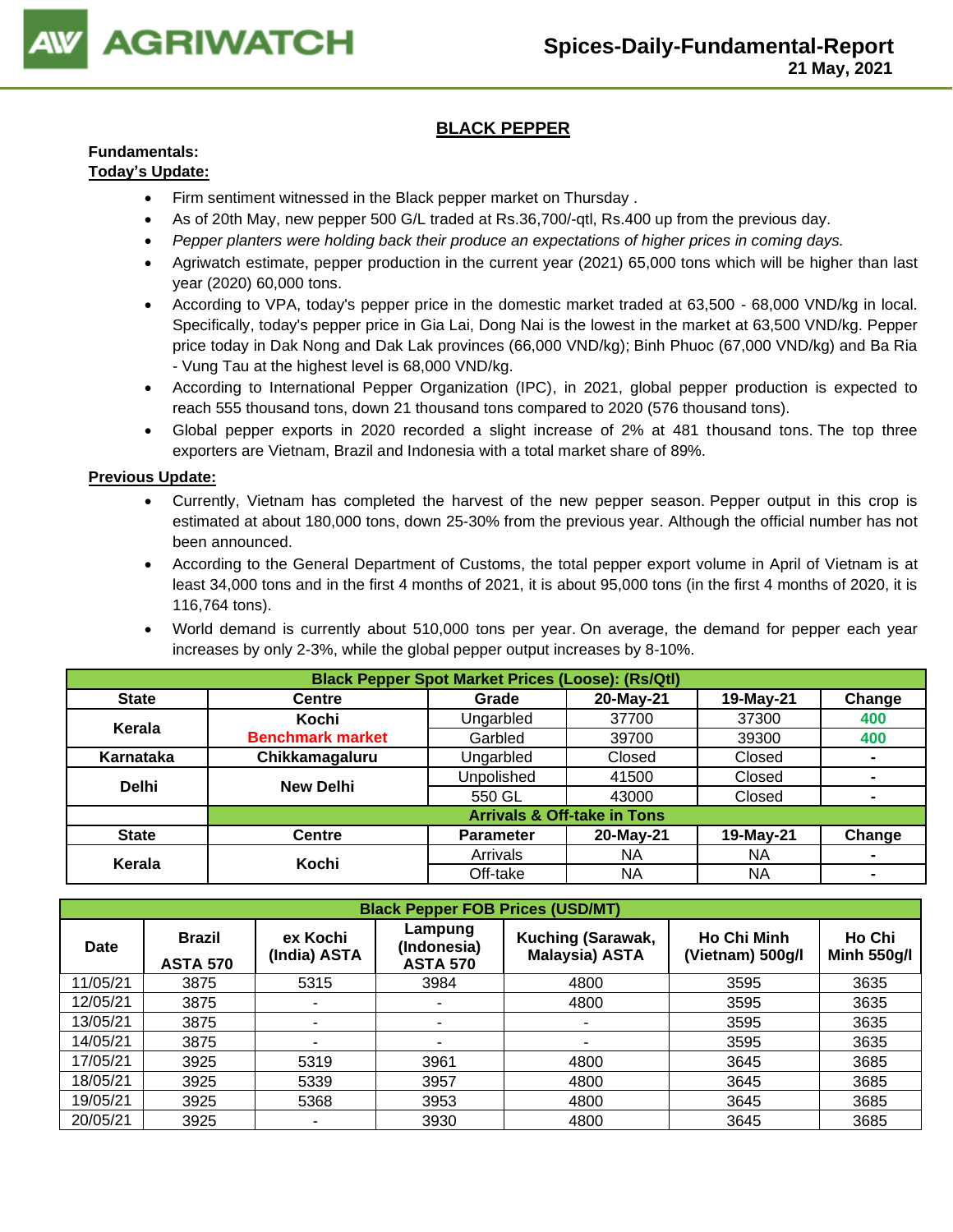

## **JEERA (CUMIN SEED)**

## **Fundamentals:**

## **Today's Update:**

- Continued steady sentiment witnessed in Jeera Unjha spot market on Thursday , mostly market closed due to coronavirus lockdown, likely to reopen from last week of May.
- Currently, due to Covid-19 buyers are uncertain for upcoming market condition, so they are not doing higher buying as of now.

- In Unjha benchmark market new crop supply reported at around 35,000 to 37,000 bags on an average daily basis.
- Buyers reported active at a lower price level. Export demand continuing at the Unjha spot market.
- *As per the Agriwatch production estimate, Jeera production for 2021-22 (marketing period) is estimated at 391,801 MT (around 71 lakh bags each of 55 kg) compared to last year's 451,451 MT (82 lakh bags).*

|              | Jeera (Cumin Seed) Spot Market Prices (Loose): (Rs/Qtl) |                                            |           |           |                              |  |  |  |
|--------------|---------------------------------------------------------|--------------------------------------------|-----------|-----------|------------------------------|--|--|--|
| <b>State</b> | <b>Centre</b>                                           | Grade                                      | 20-May-21 | 19-May-21 | Change                       |  |  |  |
|              |                                                         | Local                                      | 12300     | Closed    |                              |  |  |  |
|              | Unjha<br><b>Benchmark market</b>                        | <b>NCDEX Quality</b>                       | 13700     | Closed    | $\blacksquare$               |  |  |  |
|              |                                                         | Poojari type /Machine Cut                  | 14600     | Closed    | $\blacksquare$               |  |  |  |
|              |                                                         | 1% Singapore                               | Closed    | Closed    | $\blacksquare$               |  |  |  |
|              | <b>Mundra Port (FoR)</b>                                | 2% Singapore                               | Closed    | Closed    | $\qquad \qquad \blacksquare$ |  |  |  |
| Gujarat      |                                                         | 1 % European                               | Closed    | Closed    | $\blacksquare$               |  |  |  |
|              |                                                         | 2% European                                | Closed    | Closed    | $\overline{a}$               |  |  |  |
|              | Rajkot                                                  | Local                                      | <b>NA</b> | <b>NA</b> | $\blacksquare$               |  |  |  |
|              | Patan                                                   | Local                                      | <b>NA</b> | Closed    | $\blacksquare$               |  |  |  |
|              | <b>Dhrol</b>                                            | Local                                      | <b>NA</b> | <b>NA</b> | $\qquad \qquad \blacksquare$ |  |  |  |
|              | Gondal                                                  | Local                                      | <b>NA</b> | <b>NA</b> | $\blacksquare$               |  |  |  |
|              | Jodhpur                                                 | Local                                      | 13300     | Closed    | $\blacksquare$               |  |  |  |
|              | <b>Merta City</b>                                       | Local                                      | Closed    | Closed    | $\qquad \qquad \blacksquare$ |  |  |  |
| Rajasthan    | <b>Nagaur</b>                                           | Local                                      | Closed    | Closed    | $\blacksquare$               |  |  |  |
|              | <b>Anandpur Kalu</b>                                    | Local                                      | Closed    | Closed    | $\qquad \qquad \blacksquare$ |  |  |  |
| <b>Delhi</b> |                                                         | Ganesh                                     | Closed    | Closed    | $\blacksquare$               |  |  |  |
|              | <b>New Delhi</b>                                        | Poojari type / Machine Cut                 | Closed    | Closed    | $\frac{1}{2}$                |  |  |  |
|              |                                                         | Arrival & Off-take in bags (1 bag = 55 kg) |           |           |                              |  |  |  |
| <b>State</b> | <b>Centre</b>                                           | <b>Parameter</b>                           | 20-May-21 | 19-May-21 | Change                       |  |  |  |
|              | Unjha                                                   | Arrival                                    | 20000     | Closed    |                              |  |  |  |
|              |                                                         | Off-take                                   | 20000     | Closed    | $\blacksquare$               |  |  |  |
| Gujarat      | Rajkot                                                  | Arrival*                                   | <b>NA</b> | <b>NA</b> | $\blacksquare$               |  |  |  |
|              | Patan                                                   | Arrival*                                   | <b>NA</b> | Closed    |                              |  |  |  |
|              | <b>Dhrol</b>                                            | Arrival*                                   | <b>NA</b> | <b>NA</b> | $\blacksquare$               |  |  |  |
|              | Gondal                                                  | Arrival                                    | <b>NA</b> | <b>NA</b> | $\blacksquare$               |  |  |  |
|              | Jodhpur                                                 | Arrival                                    | 800       | Closed    | $\overline{a}$               |  |  |  |
| Rajasthan    | <b>Merta City</b>                                       | Arrival                                    | Closed    | Closed    | $\blacksquare$               |  |  |  |
|              | <b>Nagaur</b>                                           | Arrival                                    | Closed    | Closed    | $\qquad \qquad \blacksquare$ |  |  |  |
|              | <b>Anandpur Kalu</b>                                    | Arrival                                    | Closed    | Closed    | $\frac{1}{2}$                |  |  |  |
|              |                                                         |                                            |           |           | <b>Arrival * Qtl</b>         |  |  |  |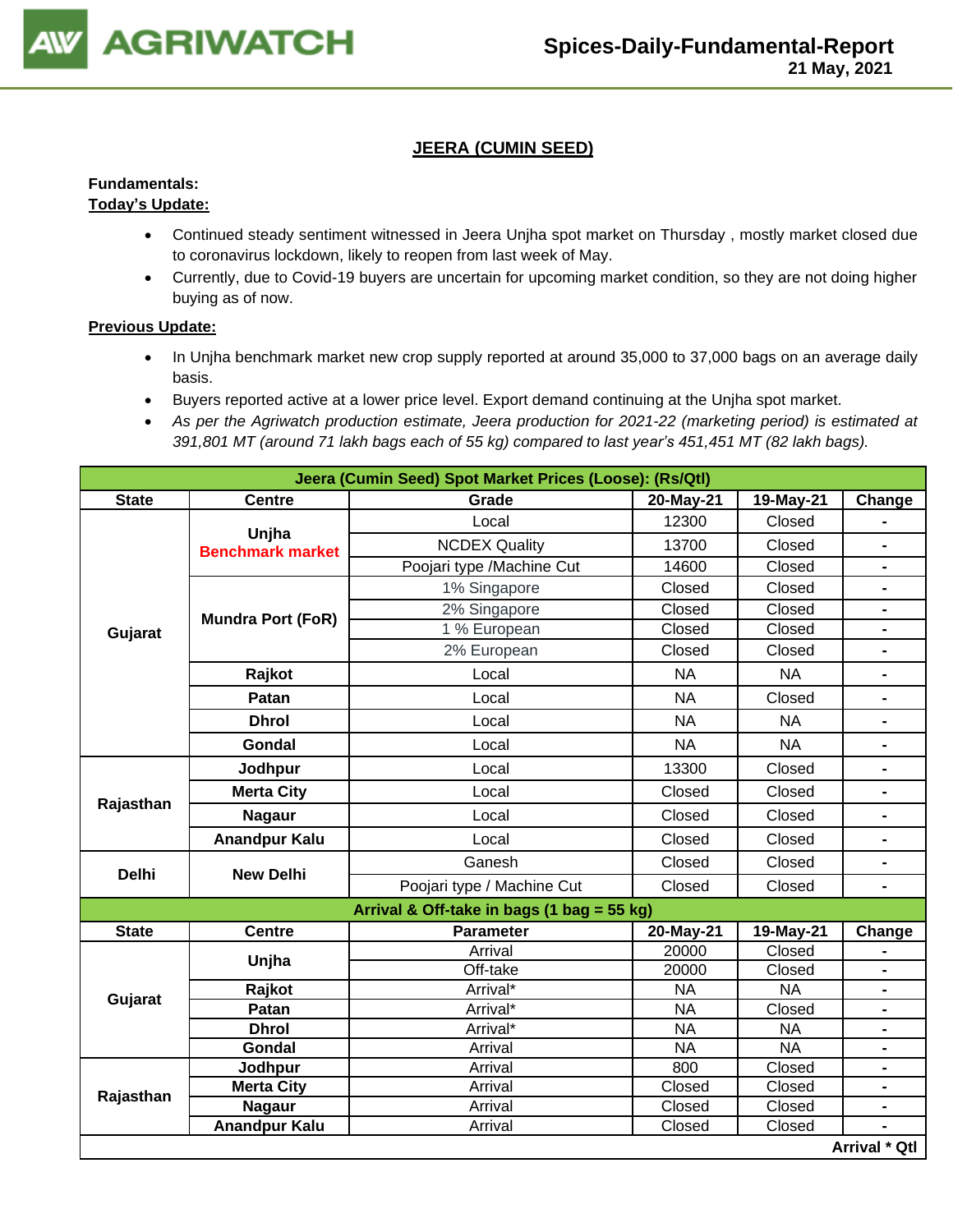#### **NCDEX-FUTURES MARKET**

| <b>Jeera (Cumin Seed)</b> |       |       |       |       |              |        |                    |       |           |
|---------------------------|-------|-------|-------|-------|--------------|--------|--------------------|-------|-----------|
| <b>Contract</b>           | +/-\$ | Open  | Hiah  | LOW   | <b>Close</b> | Volume | <b>Vol. Change</b> | Οl    | OI Change |
| May-21                    | 70    | 13900 | 13980 | 13900 | 13925        | 24     | 15                 | 72    | $-21$     |
| <b>Jun-21</b>             | -50   | 13980 | 14170 | 13910 | 13935        | 945    | 438                | 6.180 | $-177$    |
| July-21                   | -85   | 14145 | 14300 | 14060 | 14060        | 144    | 45                 | 267   | 87        |

| <b>Spread</b> | $May-21$ | <b>Jun-21</b> | July-21 |
|---------------|----------|---------------|---------|
| <b>Basis</b>  | $-225$   |               |         |
| May-21        |          | 10            |         |
| <b>Jun-21</b> |          |               | 125     |

NB: Spread was done by taking Spot prices at Unjha or NCDEX Quality. Basis = Spot prices– Near month futures.

#### **NCDEX- STOCK POSITION**

| <b>Stocks</b> | <b>Demat</b> | <b>In-Process</b> | Total      |
|---------------|--------------|-------------------|------------|
|               | 19.05.2021   | 19.05.2021        | 19.05.2021 |
| Jodhpur       | $- -$        | $- -$             | $- -$      |
| Uniha         | 4623         | 36                | 4659       |

(**Quantity in MT)**

#### **NCDEX Jeera (Cumin Seed) EED Wise Stock Position Qty in MT on 17th May, 2021**

| <b>EED</b>   | <b>Jodhpur</b> | <b>Unjha</b> | <b>Total</b> |
|--------------|----------------|--------------|--------------|
| 10-Sep-21    | $\sim$ $\sim$  | 1466         | 1466         |
| 10-Oct-21    | $\sim$ $\sim$  | 2815         | 2815         |
| 10-Nov-21    | $- -$          | 341          | 341          |
| <b>Total</b> | $- -$          | 4622         | 4622         |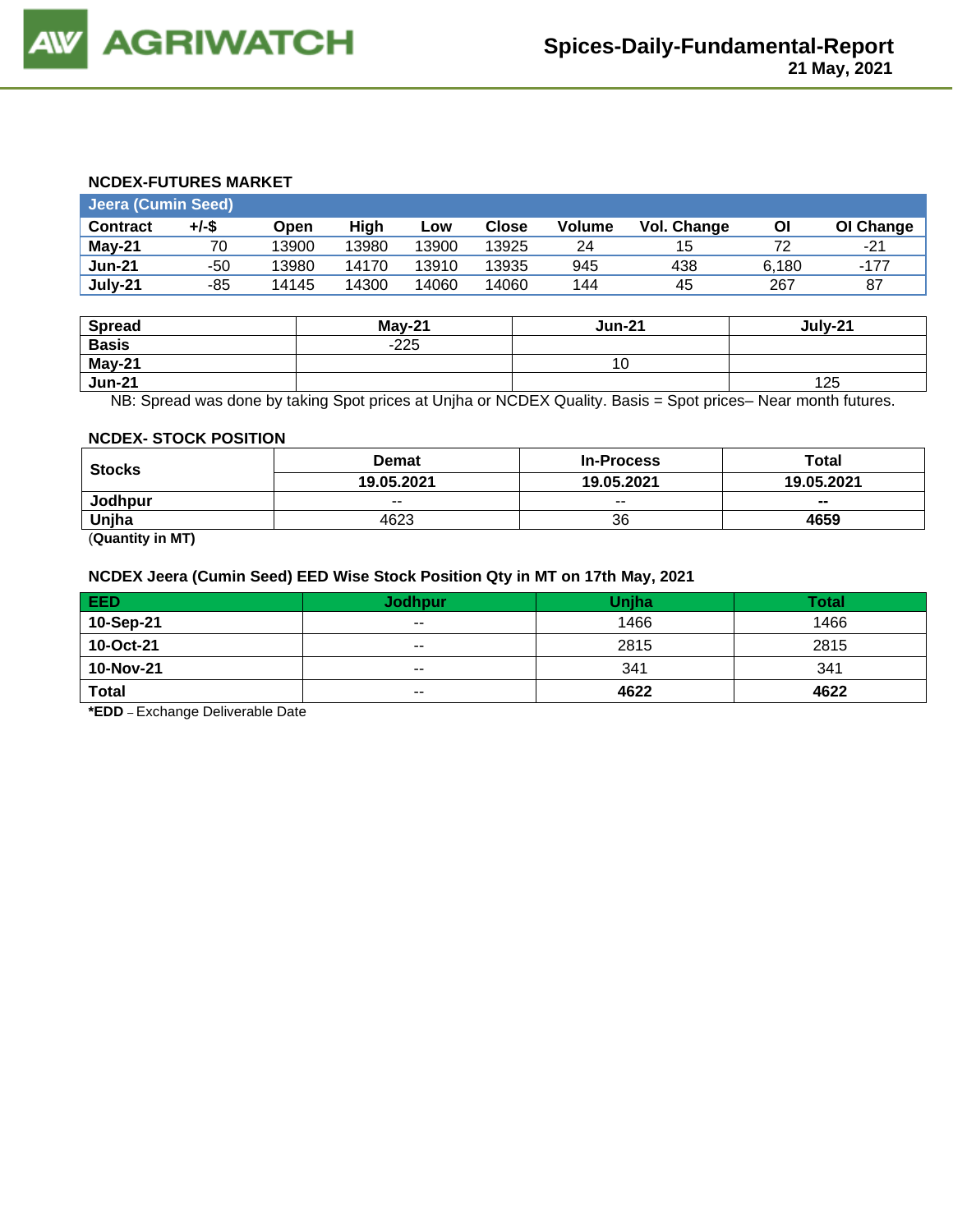

## **CARDAMOM**

#### **Fundamentals**

### **Today's Update:**

- Delhi Cardamom spot market reported staedy on Thursday.
- India's production for the coming marketing year 2021-22 (which will start from August officially) expected better around 30,000 MT also put the cap on prices.
- Cardamom planter's were received higher prices last two years therefore they are taking care of their plants and favourable weather condition, is the main reason for expecting good crop in coming year.

- As we expected earlier, the new Cardamom supply pressurizes the prices from higher levels due to increased production.
- Agriwatch estimates for 2020-21, India's Cardamom production would be around 22,000 23,000 MT, due to favourable weather conditions. Last year it was 19,000 – 20,000 MT.

| <b>Small Cardamom Spot Market Prices (Loose): (Rs/Kg)</b> |                         |                                            |           |           |                |  |  |
|-----------------------------------------------------------|-------------------------|--------------------------------------------|-----------|-----------|----------------|--|--|
| <b>State</b>                                              | <b>Auction Price</b>    |                                            | 20-May-21 | 19-May-21 | Change         |  |  |
|                                                           | <b>Kumily</b>           | <b>Max price</b>                           | <b>NA</b> | NA        |                |  |  |
| Kerala                                                    | <b>Benchmark market</b> | Avg. Price                                 | <b>NA</b> | NA        | $\blacksquare$ |  |  |
|                                                           |                         | <b>Medium</b>                              | 1300      | Closed    | $\blacksquare$ |  |  |
|                                                           |                         | 6.5 (Bold)                                 | 1350      | Closed    | $\blacksquare$ |  |  |
| <b>Delhi</b>                                              | <b>New Delhi</b>        | 7 (Bold)                                   | 1500      | Closed    | $\blacksquare$ |  |  |
|                                                           |                         | 7.5 (Bold)                                 | 1700      | Closed    | $\blacksquare$ |  |  |
|                                                           |                         | 8 (Bold)                                   | 2000      | Closed    | $\blacksquare$ |  |  |
|                                                           |                         | Large Cardamom Spot Market Prices: (Rs/Kg) |           |           |                |  |  |
|                                                           | Singtam                 | <b>Badadana</b>                            | <b>NA</b> | NA        | $\blacksquare$ |  |  |
| <b>Sikkim</b>                                             | Singtam                 | Chotadana                                  | <b>NA</b> | <b>NA</b> | $\blacksquare$ |  |  |
|                                                           | Gangtok                 | <b>Badadana</b>                            | <b>NA</b> | NA        | $\blacksquare$ |  |  |
|                                                           | Gangtok                 | Chotadana                                  | <b>NA</b> | <b>NA</b> | $\blacksquare$ |  |  |
|                                                           | <b>Siliguri</b>         | <b>Badadana</b>                            | <b>NA</b> | <b>NA</b> | $\blacksquare$ |  |  |
| <b>West Bengal</b>                                        | Siliguri                | Chotadana                                  | <b>NA</b> | NA        | $\blacksquare$ |  |  |
| <b>Arrival &amp; Off-take in Kg</b>                       |                         |                                            |           |           |                |  |  |
| <b>State</b>                                              | <b>Parameter</b>        | <b>Centre</b>                              | 20-May-21 | 19-May-21 | Change         |  |  |
| Kerala                                                    |                         | <b>Arrivals</b>                            | <b>NA</b> | NA        | $\blacksquare$ |  |  |
|                                                           | <b>Kumily</b>           | Off-take                                   | <b>NA</b> | <b>NA</b> | $\blacksquare$ |  |  |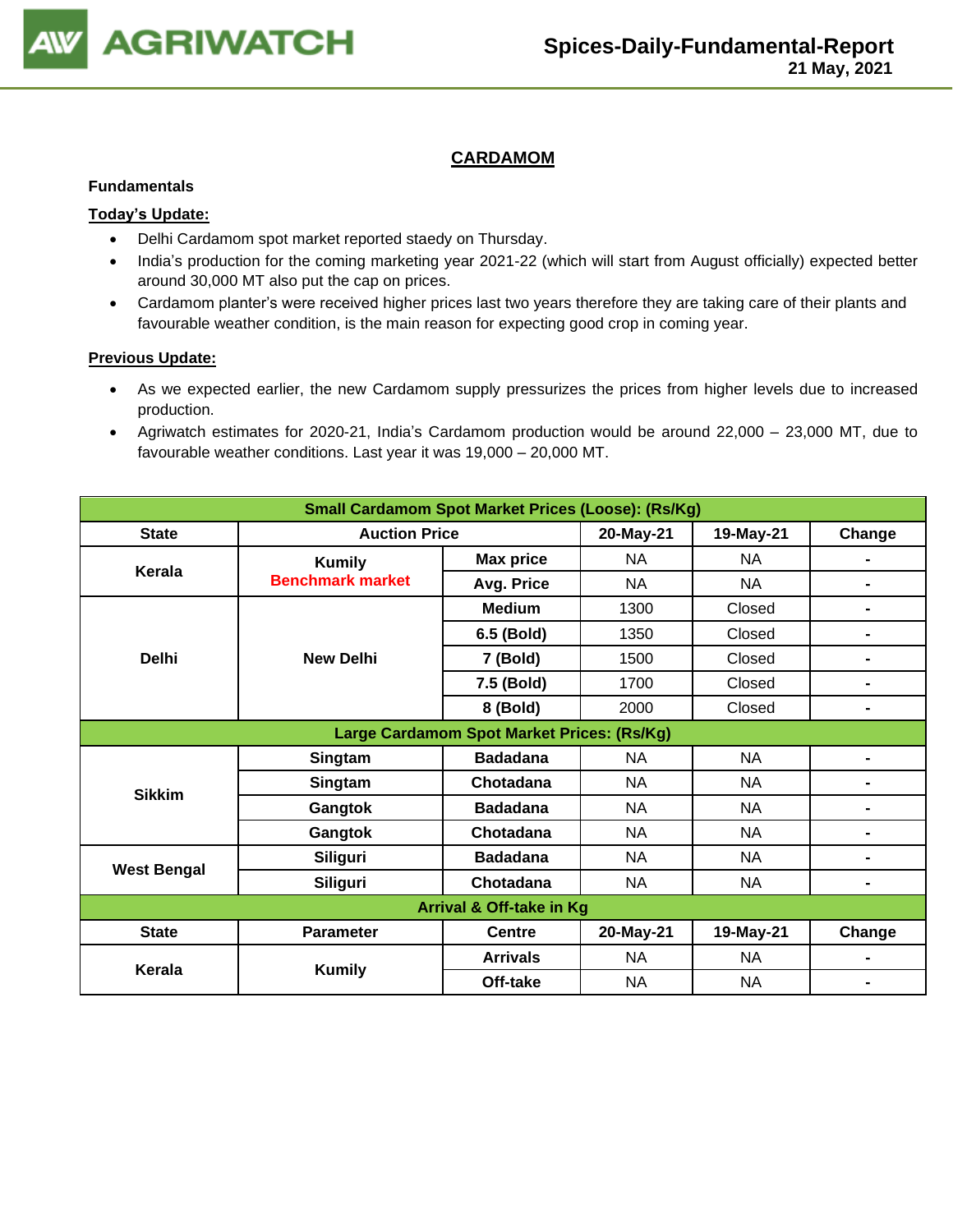

## **MCX-FUTURES MARKET**

| <b>Cardamom</b> |          |               |       |       |              |        |             |       |           |
|-----------------|----------|---------------|-------|-------|--------------|--------|-------------|-------|-----------|
| <b>Contract</b> | $+/-$ \$ | Open          | High  | Low   | <b>Close</b> | Volume | Vol. Change | ΟI    | OI Change |
| May-21          | $- -$    | $- -$         | $- -$ | $- -$ | $- -$        | $- -$  | $- -$       | $- -$ | $- -$     |
| <b>Jun-21</b>   | $- -$    | $- -$         | $- -$ | $- -$ | $- -$        | $- -$  | $- -$       | $- -$ | $- -$     |
| July-21         | $- -$    | $\sim$ $\sim$ | $- -$ | $- -$ | $- -$        | $- -$  | --          | $- -$ | --        |

| <b>Spread</b>           | <b>May-21</b>                                  | <b>Jun-21</b>            | July-21                  |  |
|-------------------------|------------------------------------------------|--------------------------|--------------------------|--|
| <b>Basis</b>            | $\hspace{0.1mm}-\hspace{0.1mm}-\hspace{0.1mm}$ | $\overline{\phantom{a}}$ | $\overline{\phantom{a}}$ |  |
| <b>May-21</b><br>Jun-21 | $\hspace{0.1mm}-\hspace{0.1mm}-\hspace{0.1mm}$ | $-$                      | $\sim$ $\sim$            |  |
|                         | $\overline{\phantom{a}}$                       | $\overline{\phantom{a}}$ | $\overline{\phantom{a}}$ |  |

NB: Spread was done by taking Spot prices of Average quality prices. Basis = Spot prices– Near month futures.

#### **MCX- STOCK POSITION**

| <b>Stocks</b> | <b>Demat</b>             | <b>In-Process</b>        | Total                    |  |
|---------------|--------------------------|--------------------------|--------------------------|--|
|               | 19.05.2021               | 19.05.2021               | 19.05.2021               |  |
| Vandanmedu    | $\overline{\phantom{0}}$ | $\overline{\phantom{0}}$ | $\overline{\phantom{0}}$ |  |
| T.N.(Bodi)    | $- -$                    | $- -$                    | $\overline{\phantom{a}}$ |  |

(**Quantity in MT)**

#### **MCX Cardamom EED Wise Stock Position Qty in MT on 17th May, 2021**

| ææ     | Vandanmedu | <b><i><u>BOX</u></i></b><br>. | Гоtal |
|--------|------------|-------------------------------|-------|
| $\sim$ | $- -$      | $- -$                         | $- -$ |
| $\sim$ | --         | --                            | $- -$ |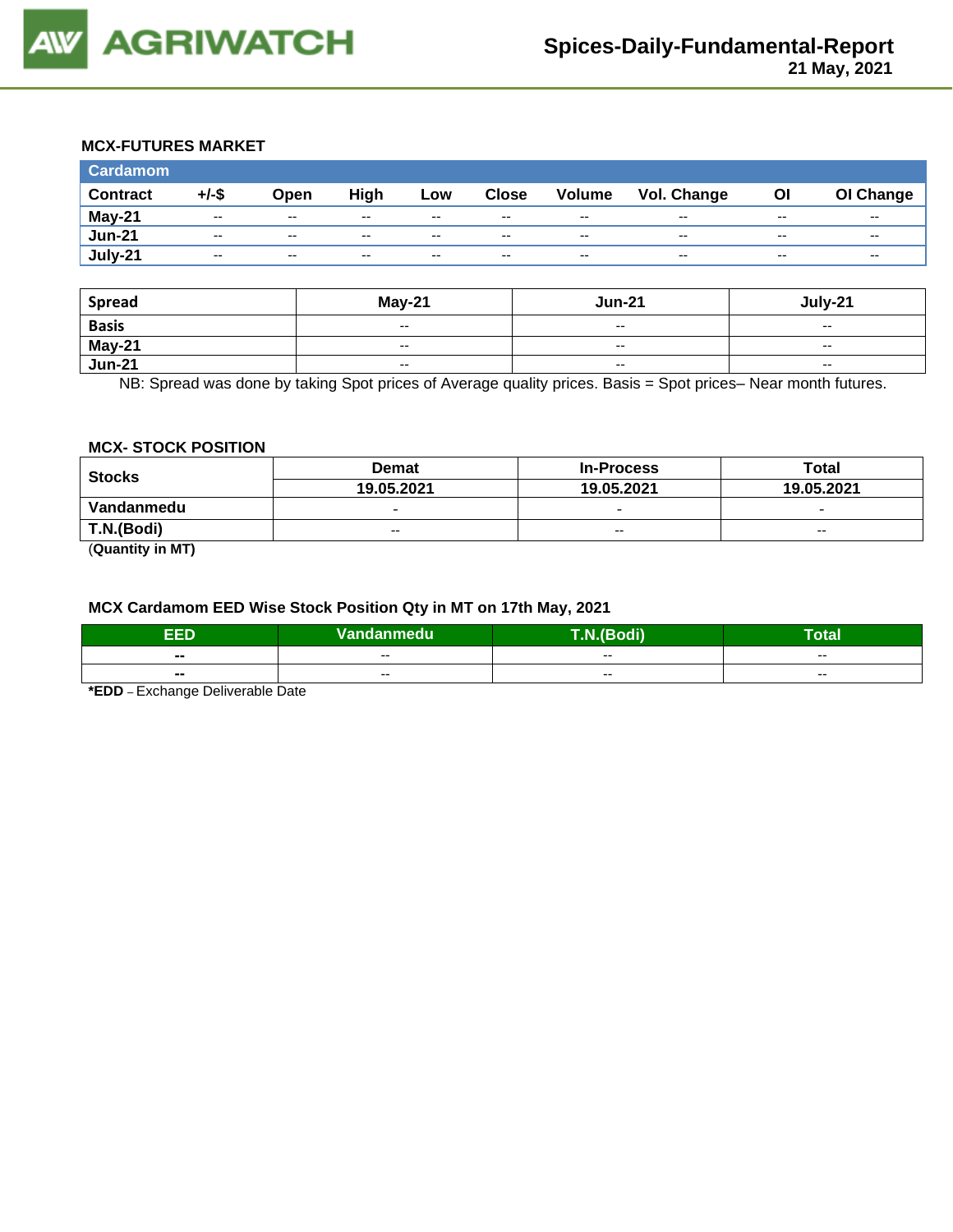

## **CORIANDER SEED**

## **Fundamentals:**

#### **Today's Update:**

• Coriander spot market closed on Thursday due to coronavirus lockdown, likely to reopen from mid-May.

- Buyers are likely to be active further from the current level to go for active buying as ending stocks slowly come down.
- *Agriwatch estimates lower ending stocks for 2021-22 (marketing year) likely to support Coriander prices in the coming days.*
- *As per Agriwatch production estimate, Coriander production for 2021-22 (marketing year) is estimated at 342,435 MT (85 lakh bags) compared to last year's 352,316 MT (88 lakh bags, 1 bag = 40 kg).*
- We expect the 2021-22 marketing year likely to be good for Coriander.

| <b>Coriander Spot Market Prices (Loose): (Rs/Qtl)</b> |                               |               |           |           |                |  |
|-------------------------------------------------------|-------------------------------|---------------|-----------|-----------|----------------|--|
| <b>State</b>                                          | <b>Centre</b>                 | Grade (New)   | 20-May-21 | 19-May-21 | Change         |  |
|                                                       |                               | Eagle         | Closed    | Closed    |                |  |
|                                                       | Kota                          | Eagle(Split)  | Closed    | Closed    | $\blacksquare$ |  |
|                                                       | <b>Benchmark</b><br>market    | Badami        | Closed    | Closed    | $\blacksquare$ |  |
|                                                       |                               | Badami(Split) | Closed    | Closed    | $\blacksquare$ |  |
|                                                       |                               | Eagle         | Closed    | Closed    | $\blacksquare$ |  |
|                                                       |                               | Eagle(Split)  | Closed    | Closed    | $\blacksquare$ |  |
|                                                       | Ramganj                       | Badami        | Closed    | Closed    | $\blacksquare$ |  |
| Rajasthan                                             |                               | Badami(Split) | Closed    | Closed    | $\blacksquare$ |  |
|                                                       |                               | Scooter       | Closed    | Closed    | $\blacksquare$ |  |
|                                                       | <b>Baran</b>                  | Eagle         | Closed    | Closed    | $\blacksquare$ |  |
|                                                       |                               | Badami        | Closed    | Closed    | $\blacksquare$ |  |
|                                                       | <b>Bhawani</b>                | Eagle         | Closed    | Closed    | $\blacksquare$ |  |
|                                                       |                               | Badami        | Closed    | Closed    | -              |  |
|                                                       |                               | Scooter       | Closed    | Closed    | -              |  |
|                                                       |                               | Double Paroot | Closed    | Closed    | -              |  |
|                                                       |                               | Badami        | Closed    | Closed    | $\blacksquare$ |  |
|                                                       | Guna                          | Eagle         | Closed    | Closed    | -              |  |
| <b>Madhya Pradesh</b>                                 |                               | Scooter       | Closed    | Closed    | $\blacksquare$ |  |
|                                                       |                               | Badami        | Closed    | Closed    | -              |  |
|                                                       | <b>Neemuch</b>                | Eagle         | Closed    | Closed    | $\blacksquare$ |  |
|                                                       |                               | Scooter       | Closed    | Closed    | $\overline{a}$ |  |
| Gujarat                                               | Gondal                        | Badami        | Closed    | Closed    | -              |  |
|                                                       |                               | Eagle         | Closed    | Closed    | -              |  |
|                                                       |                               | Eagle (Dal)   | Closed    | Closed    | $\blacksquare$ |  |
| <b>Delhi</b>                                          | <b>Khari Baoli</b><br>(Delhi) | Eagle         | Closed    | Closed    | $\blacksquare$ |  |
|                                                       |                               | Scooter       | Closed    | Closed    |                |  |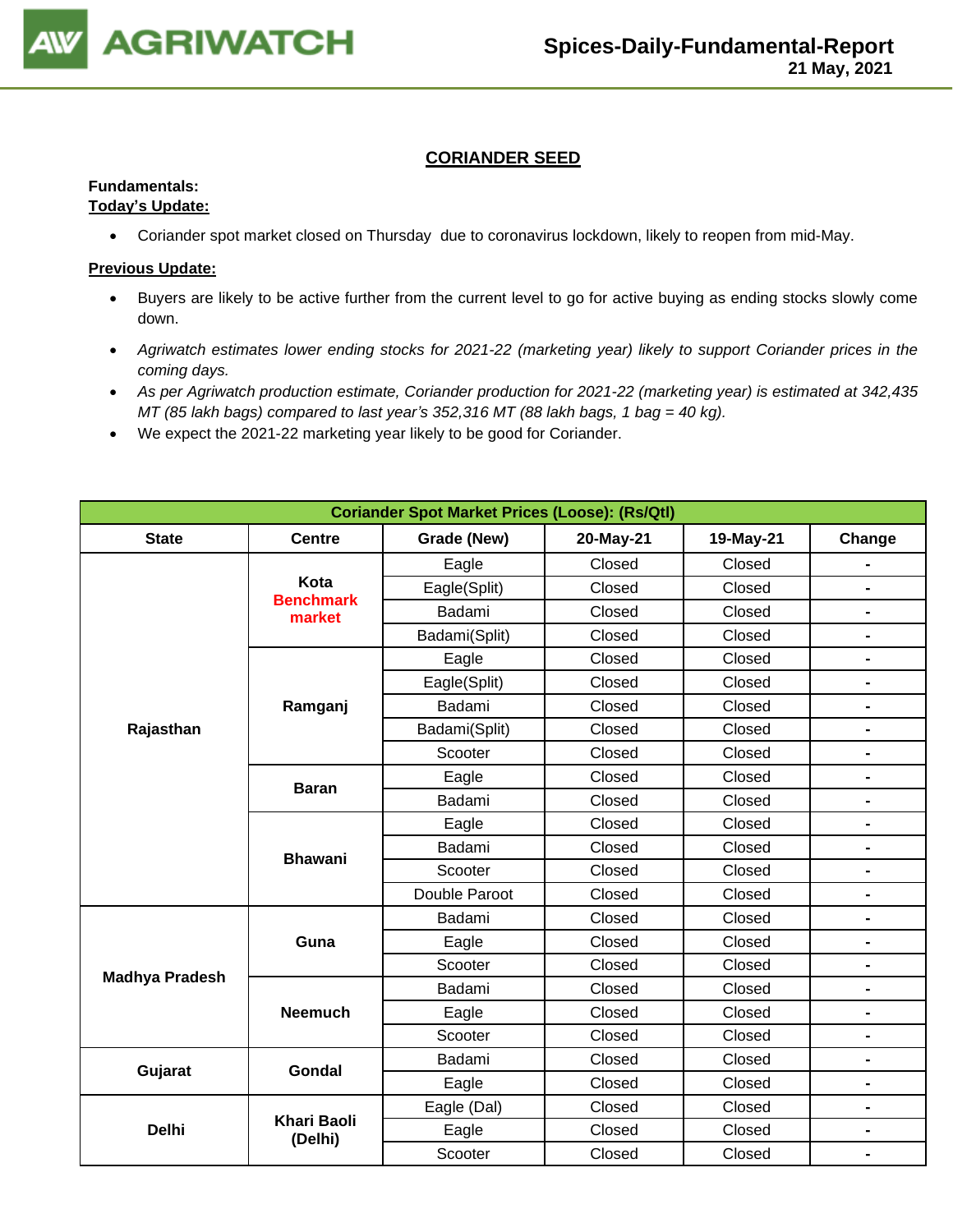

 **21 May, 2021**

| Arrival & Off-take in bags (1 bag = 40 kg) |                |               |           |           |        |  |
|--------------------------------------------|----------------|---------------|-----------|-----------|--------|--|
| <b>State</b>                               |                | <b>Centre</b> | 19-May-21 | 18-May-21 | Change |  |
| Kota                                       | Arrival        | Closed        | Closed    |           |        |  |
|                                            |                | Offtake       | Closed    | Closed    | -      |  |
|                                            |                | Arrival       | Closed    | Closed    |        |  |
| Rajasthan                                  | Ramganj        | Offtake       | Closed    | Closed    | ۰      |  |
|                                            | <b>Baran</b>   | Arrival       | Closed    | Closed    | -      |  |
|                                            |                | Offtake       | Closed    | Closed    |        |  |
|                                            | <b>Bhawani</b> | Arrival       | Closed    | Closed    | ۰      |  |
|                                            |                | Offtake       | Closed    | Closed    | ۰      |  |
| <b>Madhya Pradesh</b>                      | Guna           | Arrival       | Closed    | Closed    |        |  |
|                                            |                | Offtake       | Closed    | Closed    | -      |  |
|                                            |                | Arrival       | Closed    | Closed    | ۰      |  |
|                                            | <b>Neemuch</b> | Offtake       | Closed    | Closed    | ۰      |  |

### **NCDEX-FUTURES MARKET**

| +/-\$<br><b>Contract</b> | Open | High | Low  | Close | <b>Volume</b> | Vol. Change | Οl    | OI Change |
|--------------------------|------|------|------|-------|---------------|-------------|-------|-----------|
| $May-21$                 | 6924 | 6924 | 6924 | 6924  | 85            | 85          | 85    | $-115$    |
| <b>Jun-21</b><br>-30     | 7060 | 7124 | 7024 | 7032  | 1.035         | -430        | 7.410 | -45       |
| July-21<br>44            | 7172 | 7182 | 7172 | 7182  | 115           | 95          | 145   | 110       |

| <b>Spread</b> | $May-21$ | <b>Jun-21</b>            | July-21                  |
|---------------|----------|--------------------------|--------------------------|
| <b>Basis</b>  | $ -$     | $\overline{\phantom{a}}$ | $\overline{\phantom{a}}$ |
| May-21        | $ -$     | 108                      |                          |
| <b>Jun-21</b> | $ -$     |                          | 150                      |

NB: Spread was done by taking Spot prices of Average quality prices at Kota. Basis = Spot prices– Near month futures

#### **NCDEX- STOCK POSITION**

| <b>Stocks</b> | <b>Demat</b> | <b>In-Process</b> | Total      |
|---------------|--------------|-------------------|------------|
|               | 19.05.2021   | 19.05.2021        | 19.05.2021 |
| <b>Baran</b>  |              |                   | $\sim$     |
| Gondal        | 3748         | 49                | 3797       |
| Kota          | 445          |                   | 455        |
| Ramganj       |              |                   |            |
|               |              |                   |            |

(**Quantity in MT)**

#### **NCDEX Coriander EED Wise Stock Position Qty in MT on 17th May, 2021**

| <b>EED</b>   | Gondal | Kota  | Ramgani Mandi | <b>Total</b> |
|--------------|--------|-------|---------------|--------------|
| $10-Sep-21$  | 467    | 435   | $- -$         | 902          |
| $10-0ct-21$  | 2774   | 10    | $- -$         | 2814         |
| $10$ -Nov-21 | 497    | $- -$ | $\sim$        | 497          |
| <b>Total</b> | 3738   | 445   | $- -$         | 4183         |